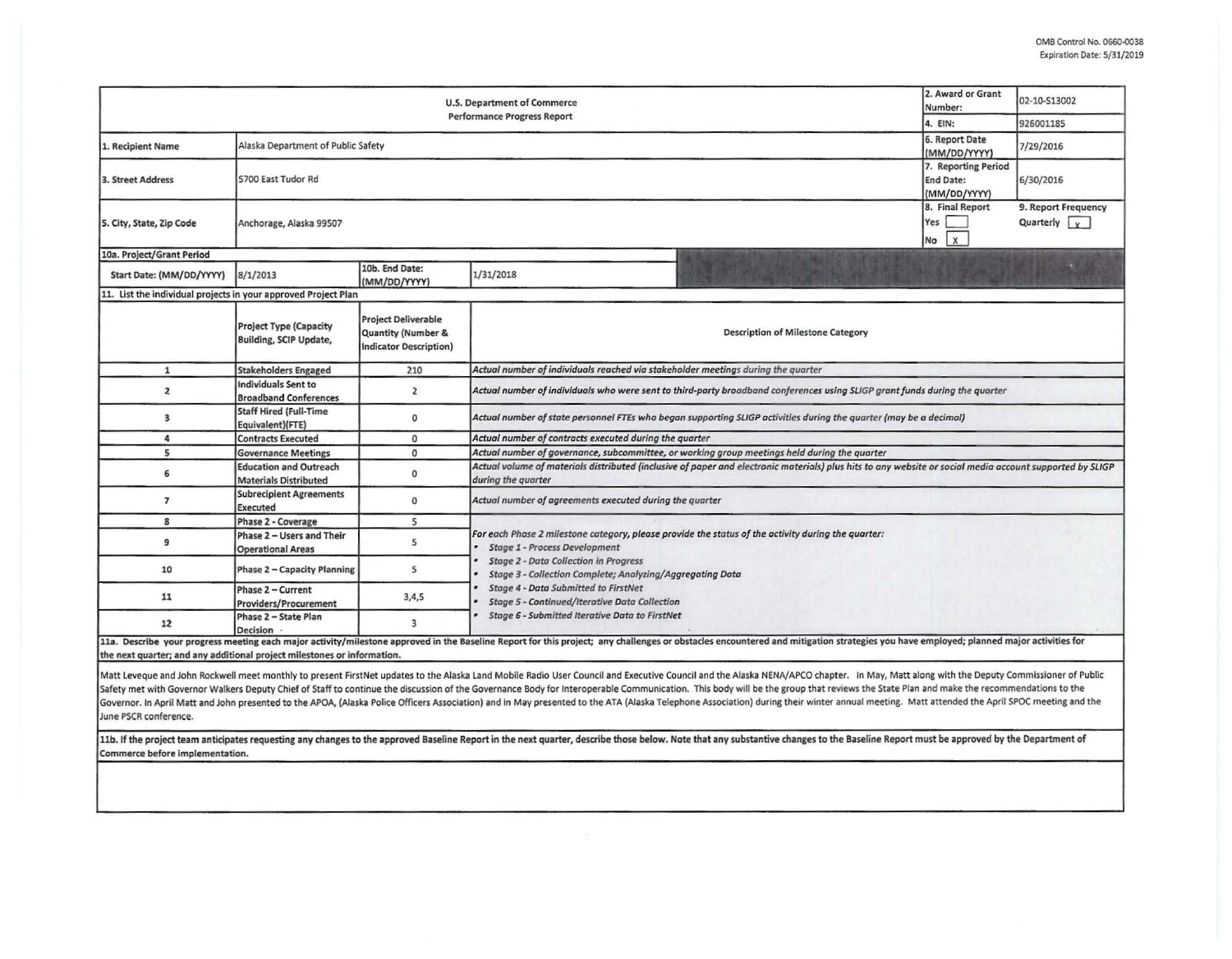llc. Provide any other information that would be useful to NTIA as it assesses this project's progress.

11d. Describe any success stories or best practices you have identified. Please be as specific as possible.

12. Personnel

12a. If the project is not fully staffed, describe how any lack of staffing may impact the project's time line and when the project will be fully staffed.

Matt Leveque, Interoperable Communications Manager, Department of Public Safety State and Designated Point of Contact has left his position with the Department of Public Safety on July 8, 2016. A decision to back-fill his been decided at this point.

| 12b. Staffing Table - Please include all staff that have contributed time to the project. Please do not remove individuals from this table. |                                                                                                                                                      |                                                                                                                                                                                                                                                                                                                                                                                                                                                                                                                                                                                                                                |                          |                      |                                      |                   |                 |                                                                 |                                                                          |
|---------------------------------------------------------------------------------------------------------------------------------------------|------------------------------------------------------------------------------------------------------------------------------------------------------|--------------------------------------------------------------------------------------------------------------------------------------------------------------------------------------------------------------------------------------------------------------------------------------------------------------------------------------------------------------------------------------------------------------------------------------------------------------------------------------------------------------------------------------------------------------------------------------------------------------------------------|--------------------------|----------------------|--------------------------------------|-------------------|-----------------|-----------------------------------------------------------------|--------------------------------------------------------------------------|
| Job Title                                                                                                                                   | FTE%                                                                                                                                                 |                                                                                                                                                                                                                                                                                                                                                                                                                                                                                                                                                                                                                                |                          |                      | <b>Project (s) Assigned</b>          |                   |                 |                                                                 | Change                                                                   |
| Deputy Director, Department<br>of Public Safety, Alaska State<br>Troopers                                                                   | $\mathbf 0$                                                                                                                                          | Alaska State Point of Contact / Grant Program Manager (Non-Federal in-kind match): The Grant Program Manager will provide oversight for the SLIGP<br>grant, ensuring that all activities are completed on time and within budget. The Grant Program Manager will be the primary point of contact for<br>consultation with FirstNet, and will work to create the State's governance structure through a series of meetings, conferences and facilitation by<br>professional consultants to establish governance structure for the Statewide Interoperable Governing Body (SIGB), and assist in Project Management<br>activities |                          |                      |                                      |                   |                 | Individual left position -<br>no replacement as of<br>this time |                                                                          |
| <b>Telecommunications Special</b><br>Projects Administrator,<br>Department of Administration,<br>Division of Enterprise<br>Technology       | $\mathbf 0$                                                                                                                                          | Telecom Special Projects Administrator (TSPA), Department of Administration, Enterprise Technology Services (Non-Federal in-kind match): The TSPA will<br>be the technical lead for all aspects of SLIGP grant activities                                                                                                                                                                                                                                                                                                                                                                                                      |                          |                      |                                      |                   |                 |                                                                 | Individual left position -<br>no replacement as of<br>this time          |
| Interoperable Communications<br>Manager, Department of Public<br>Safety State Designated Point<br>of Contact                                | 60                                                                                                                                                   | Alaska State Point of Contact / Grant Program Manager: The Grant Program Manager will provide oversight for the SLIGP grant, ensuring that all activities<br>are completed on time and within budget. The Grant Program Manager will be the primary point of contact for consultation with FirstNet, and will work to<br>create the State's governance structure through a series of meetings, conferences and facilitation by professional consultants to establish governance<br>structure for the Statewide Interoperable Governing Body (SIGB), and assist in Project Management activities                                |                          |                      |                                      |                   |                 |                                                                 | No Change durring this<br>reporting period, Matt<br>resigned on 7/8/2016 |
| Statewide 9-1-1 Coordinator                                                                                                                 | 25                                                                                                                                                   | The Statewide 911 Coordinator will work with the Program Manager and to execute the project plan, assist in outreach and training, and assist with the<br>creation of the Governance Structure.                                                                                                                                                                                                                                                                                                                                                                                                                                |                          |                      |                                      |                   |                 |                                                                 | No Change                                                                |
| 13. Subcontracts (Vendors and/or Subrecipients)                                                                                             |                                                                                                                                                      |                                                                                                                                                                                                                                                                                                                                                                                                                                                                                                                                                                                                                                |                          |                      |                                      |                   |                 |                                                                 |                                                                          |
| 13a. Subcontracts Table - Include all subcontractors. The totals from this table must equal the "Subcontracts Total" in Question 14f.       |                                                                                                                                                      |                                                                                                                                                                                                                                                                                                                                                                                                                                                                                                                                                                                                                                |                          |                      |                                      |                   |                 |                                                                 |                                                                          |
| Name                                                                                                                                        | <b>Subcontract Purpose</b>                                                                                                                           |                                                                                                                                                                                                                                                                                                                                                                                                                                                                                                                                                                                                                                | Type<br>(Vendor/Subrec.) | RFP/RFQ Issued (Y/N) | Contract<br><b>Executed</b><br>(Y/N) | <b>Start Date</b> | <b>End Date</b> | <b>Total Federal Funds</b><br>Allocated                         | <b>Total Matching Funds</b><br>Allocated                                 |
| <b>TBD</b>                                                                                                                                  | Project Management: Track and manage all aspects of<br>the project                                                                                   |                                                                                                                                                                                                                                                                                                                                                                                                                                                                                                                                                                                                                                | Vendor                   | N                    | N                                    | n/a               | 1/31/2018       | \$459,000.00                                                    | \$0.00                                                                   |
| TBD                                                                                                                                         | Outreach Coordinator: Focusing on Education and<br>Outreach for Public Safety Entities                                                               |                                                                                                                                                                                                                                                                                                                                                                                                                                                                                                                                                                                                                                | Vendor                   | N                    | $\mathbb N$                          | n/a               | 1/31/2018       | \$137,700.00                                                    | \$0.00                                                                   |
| TBD                                                                                                                                         | Website Development & Maintenance: Create and<br>maintain a website for the purpose of public<br>awareness and education on the PSBN                 |                                                                                                                                                                                                                                                                                                                                                                                                                                                                                                                                                                                                                                | Vendor                   | Ν                    | N                                    | n/a               | 1/31/2018       | \$402,300.00                                                    | \$0.00                                                                   |
| <b>TBD</b>                                                                                                                                  | (Phase II) Data Collection: Gather information about<br>existing infrastructure, potential users, and other<br>information as requested by FirstNet. |                                                                                                                                                                                                                                                                                                                                                                                                                                                                                                                                                                                                                                | Vendor                   | N                    | N                                    | n/a               | 1/31/2018       | \$648,000.00                                                    | \$0.00                                                                   |
| 13b. Describe any challenges encountered with vendors and/or subrecipients.                                                                 |                                                                                                                                                      |                                                                                                                                                                                                                                                                                                                                                                                                                                                                                                                                                                                                                                |                          |                      |                                      |                   |                 |                                                                 |                                                                          |
| None                                                                                                                                        |                                                                                                                                                      |                                                                                                                                                                                                                                                                                                                                                                                                                                                                                                                                                                                                                                |                          |                      |                                      |                   |                 |                                                                 |                                                                          |